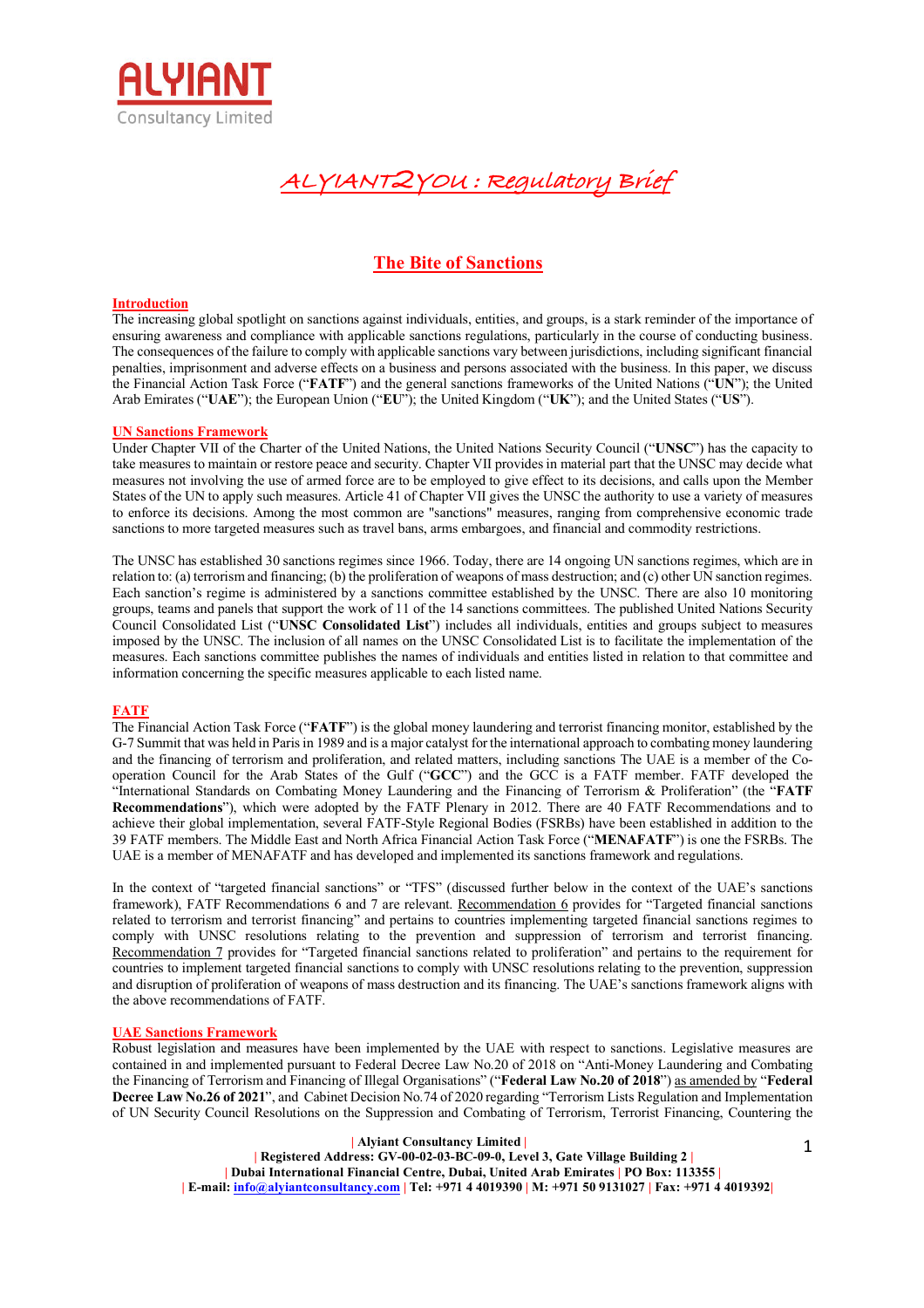

Proliferation of Weapons of Mass Destruction and its Financing and Relevant Resolutions" ("**Cabinet Decision No.74**"). Cabinet Decision No.74 covers the 'Local Lists' (e.g. the national terrorist list issued by the UAE Cabinet – see also discussion below) and 'Sanctions List' (e.g. the UNSC Consolidated List – see also discussion below). International sanctions are outside the scope of Cabinet Decision No.74. Regarding designations on international sanctions lists (e.g. those of the EU, the UK and the US), the requirements of the relevant Supervisory Authorities in the UAE are required to be followed. The "Supervisory Authorities" referred to are the relevant federal and local authorities entrusted by legislation to supervise 'FIs', 'DNFBPs' and 'VASPs' (see below). For example, the Dubai Financial Services Authority (the "**DFSA**") is the Supervisory Authority in the case of a 'Relevant Person' in the Dubai International Financial Centre ("**DIFC**") (see below under the heading of AML Module). Cabinet Decision No.74 is applicable across the UAE in its entirety, including in the UAE's two financial free zones, namely: the DIFC and the Abu Dhabi Global Market. Both have put in place their respective rules for sanctions compliance, which apply along with Cabinet Decision No.74. In the context of the UAE, this paper focuses on some of the several aspects of the obligations under Cabinet Decision No.74 and in connection with the DIFC, the Anti-Money Laundering, Counter-Terrorist Financing and Sanctions Module of the DFSA Rulebook ("**AML Module**").

# **Cabinet Decision No.74 of 2020**

As a member of the UN, the UAE implements UNSC resolutions, including those related to the UN's sanctions regimes. Through Cabinet Decision No.74 of 2020, the UAE implements relevant UNSC resolutions on the suppression and combating of terrorism, terrorist financing and countering the financing of proliferation of weapons of mass destruction, in particular those relating to targeted financial sanctions (**"TFS"**). Simply put, the term TFS refers to asset freezing and other financial prohibitions, agreed upon by the UNSC to prevent funds or other assets from being made available, directly or indirectly, for the benefit of listed individuals, groups and entities.

## *The provisions of Cabinet Decision No.74 or the "Decision"*

The Decision applies to all persons (natural and legal) in the UAE. In particular, included in the Decision are provisions for specific obligations applicable to "Financial Institutions" ("**FIs**"), "Designated Non-financial Businesses and Professions" or "**DNFBPs**" and "Virtual Asset Service Providers" or "**VASPs**".

We focus on: (a) freezing Funds as per the Sanctions List and Local Lists; (b) "Confirmed Matches, "Positive Matches" and "False Positive Results"; (c) reporting of a "Confirmed Match" or "Positive Match"; (d) reporting of STRs/SARs; and (e) additional obligations of FIs, DNFBPs and VASPs. Whilst this paper generally covers some parts of the Decision, the Decision should itself be viewed in its entirety, along with the various guidance's published by the UAE's "Committee for Goods and Material Subjected to Import and Export Control"/ "Executive Office for Control and Non-Proliferation" (the "**Executive Office**"). In the case of a "Relevant Person" in the DIFC, the AML Module and guidance/instructions issued by the DFSA from time to time also need to be viewed in their entirety.

The Decision sets out the mandate of the Executive Office's (or "Office" as is referred to in the Decision), which includes acting as a central authority for ensuring implementation of UNSC resolutions and TFS in the UAE, and for publishing the Sanctions List and updated Local Lists on the website of the Executive Office. So as to put the matters the above matters in context, discussed at the outset are few of the definitions which are used in the substantive provisions of the Decision: "Local Lists", "Sanctions List", and "Funds".

"**Local Lists**" is defined by the Decision as: "Terrorism lists issued by the Cabinet pursuant to the provisions of Article 63 paragraph (1) of Federal Law No.7 of 2014.". By way of reference, Article 63(1) of Federal Law No.7 of 2014 on Combating Terrorism Offences provides that the Cabinet may, based on the proposal of the Minister of Presidential Affairs, issue a decision on the creation of list(s) of terrorist organisations or persons that pose threat to the UAE or that the UAE is internationally bound to include therein. The Decision provides for the procedure for proposed Listing (as defined) and relisting on Local Lists and updating of same. The "Local Lists" can be accessed through the website of the Executive Office. Note: references to the "Cabinet" is the UAE Cabinet.

"**Sanctions List**" is defined by the Decision as: "A list containing the names of individuals and organizations linked to terrorism, financing of terrorism or proliferation of weapons of mass destruction and its financing, and that are subject to sanctions imposed as per UNSCRs and decisions of the Sanctions Committee, along with information related to such persons and reasons for their listing.". The "Sanctions Committee" is the relevant UNSC Committee established as per its resolution. The "Sanctions List" (e.g. the UNSC Consolidated List) can be accessed through the website of the Executive Office or by directly visiting the website of the UN.

The term "**Funds**" is set forth in the Decision and in Federal Law No.20 of 2018 (as amended by Federal Law No.26 of 2021), which in essence is broadly defined as: *assets, whatever the method of acquisition, type and form, tangible or intangible*,

2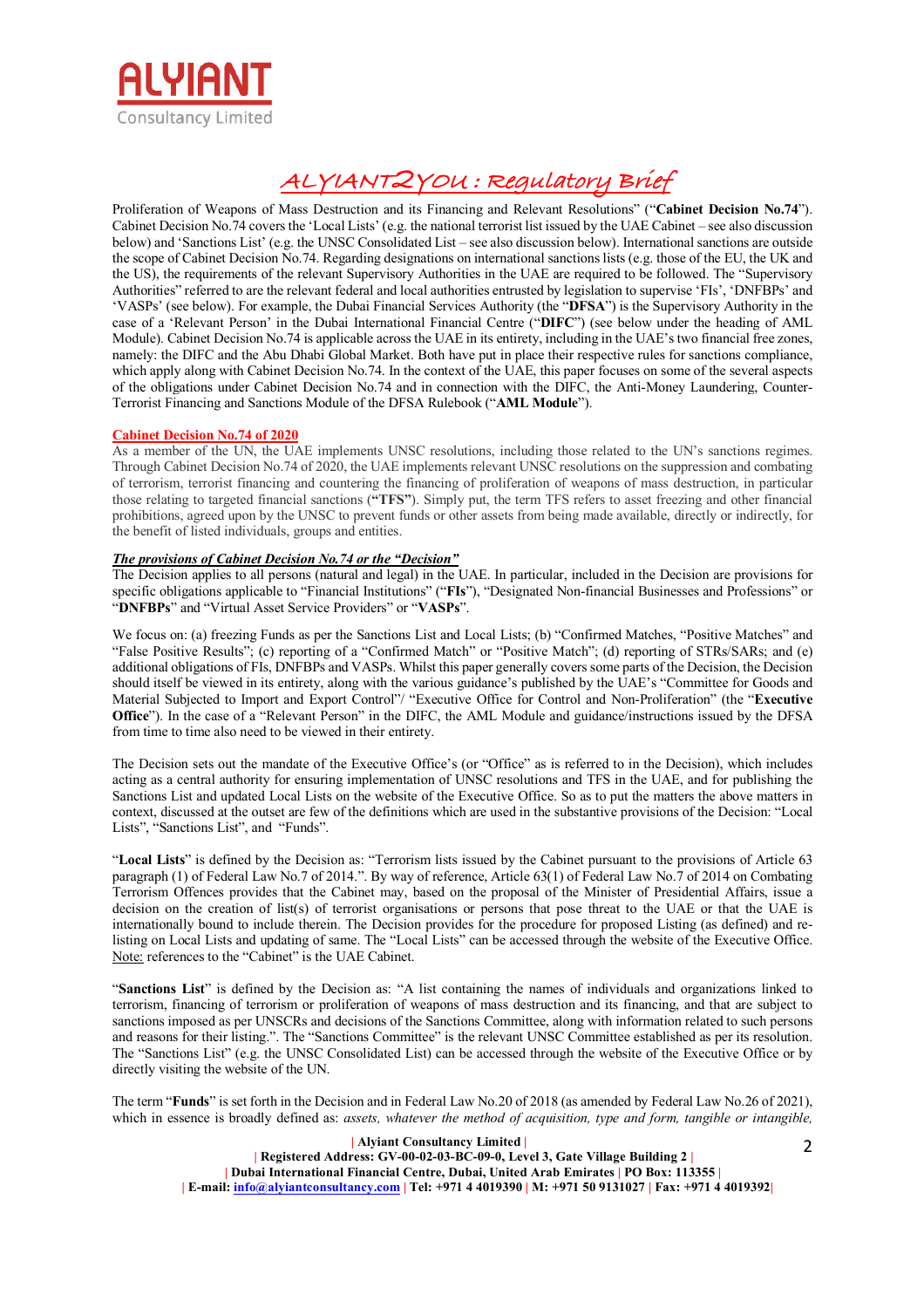

*movable or immovable, electronic, digital or encrypted, including local and foreign currencies, legal documents and instruments of whatever form, including electronic or digital form that proves ownership of such assets, shares or related rights and economic resources that are assets of any kind, including natural resources, as well as bank credits, cheques, payment orders, shares, securities, bonds, bills of exchange and letters of credit, and any interest, profits or other incomes derived or resulting from these assets, and can be used to obtain any financing or goods or services*.

# *Freezing Funds as per the Sanctions List and Local Lists*

The Decision provides that **any person** shall "**Without Delay**" (defined in the Decision to mean "**Within 24 hours**" of the Listing (as defined) decision being issued by the UNSC, the Sanctions Committee or the Cabinet), **and without prior notice**, **freeze Funds** as per the Sanctions List and Local Lists without limiting such measures to Funds that may be used to perpetrate a certain act, conspiracy, threat or agreement related to terrorism and its financing or weapons of mass destruction proliferation and its financing.

The freezing measures include: (a) Funds owned or controlled, wholly or jointly, directly or indirectly, by the Listed Person or Funds owned or controlled, wholly or jointly, directly or indirectly, by a person or organization acting on behalf of or at the direction of the Listed Person; and (b) Funds derived from funds under (a) above. The Decision provides that the Executive Office is to be notified of any freezing measures within five (5) business days of the freezing. See discussion below under the heading of "Reporting".

# *Confirmed Matches/Potential Matches/False Positive Result*

In the context of "Reporting" (see below), there is a distinction between: (a) a "Confirmed Match": which is when an individual, entity or group matches all key identifiers published on the Local Lists or the Sanctions List; (b) a "Potential Match: which is when there is a partial match between identifiers in the Local Lists or the Sanctions List with any information in one's database and inability to conclude a False Positive or a Confirmed Match; and (c) a "False Positive Result": which is a Potential Match to a listed individual, entity or group, either due to the common nature of the name or due to ambiguous identifying data, which on examination does not prove to be a Confirmed Match. Whilst reporting is required in instances of a "Confirmed Match" or a "Potential Match", in the case of a "False Positive Result", once the reporting entity is satisfied that an individual, entity or group is not designated, there is no requirement implement TFS measures and the transaction may be allowed to continue in the normal course, but with the requirement of maintaining evidence of the process in one's records.

## *Reporting of Confirmed Match or Potential Match*

FIs, DNFBPs and VASPs: "Financial Institutions" (i.e. FIs), "DNFBPs" and Virtual Asset Service Providers (i.e. VASPs) have a specific methodology of reporting. What constitutes a FIs and DNFBPs is set forth in detail in Federal Law No.20 of 2018 (as amended by Federal Law No.26 of 2021), read with Cabinet Decision No.10 of 2019 (Concerning the Implementing Regulations of Federal Law No.20 of 2018). Federal Law No.26 of 2021 amends Federal Law No.20 of 2018, with the amendments including provisions relating to "VASPs" and also provides that the "Executive Regulations" (e.g. Cabinet Decision No.74) shall regulate the obligations of VASPs. Federal Law No.20 of 2018 (as amended by Federal Law No.26) requires FIs, DNFBPs and VASPs to promptly apply directives when issued by the competent authorities in the UAE for implementation of the decisions of the UNSC under Chapter VII of the UN Convention for the Prohibition and Suppression of the Financing of Terrorism and Proliferation of Weapons of Mass Destruction, and other related directives.

FIs, DNFBPs and VASPs are required to be registered on the 'goAML' platform and need to report any freezing or suspension measures taken upon identifying a 'Confirmed Match' or a 'Potential Match' through the goAML platform. The reports submitted via the goAML platform is simultaneously received by the Executive Office and the relevant Supervisory Authority (e.g. the DFSA as the relevant Supervisory Authority for a "Relevant Person" in the DIFC).

In the instance of a Confirmed Match, the reporting entity must, in terms of the guidance published by the Executive Office, freeze Without Delay all Funds and other assets and submit a "Funds Freeze Report" (FFR) through the goAML platform within five (5) business days of implementing the freezing measures, along with all necessary information and documents regarding the Confirmed Match and the freezing measures taken. Once the reporting entity raises the FFR through goAML, the Executive Office and the relevant Supervisory Authority are notified simultaneously. Where the Confirmed Match is a potential customer, the transaction must be rejected immediately and the case reported as above. Any applicable additional and specific guidelines/guidance/instructions of relevant individual Supervisory Authorities in connection with a Confirmed Match would also need to be followed.

 **| Alyiant Consultancy Limited |**  3 In the case of a Potential Match, the reporting entity, in terms of the guidance published by the Executive Office, is required to suspend Without Delay any transaction, refrain from offering any funds, other assets or services, and submit a 'Partial Name Match Report' (PNMR) through the goAML within five (5) business days, along with all necessary information and documents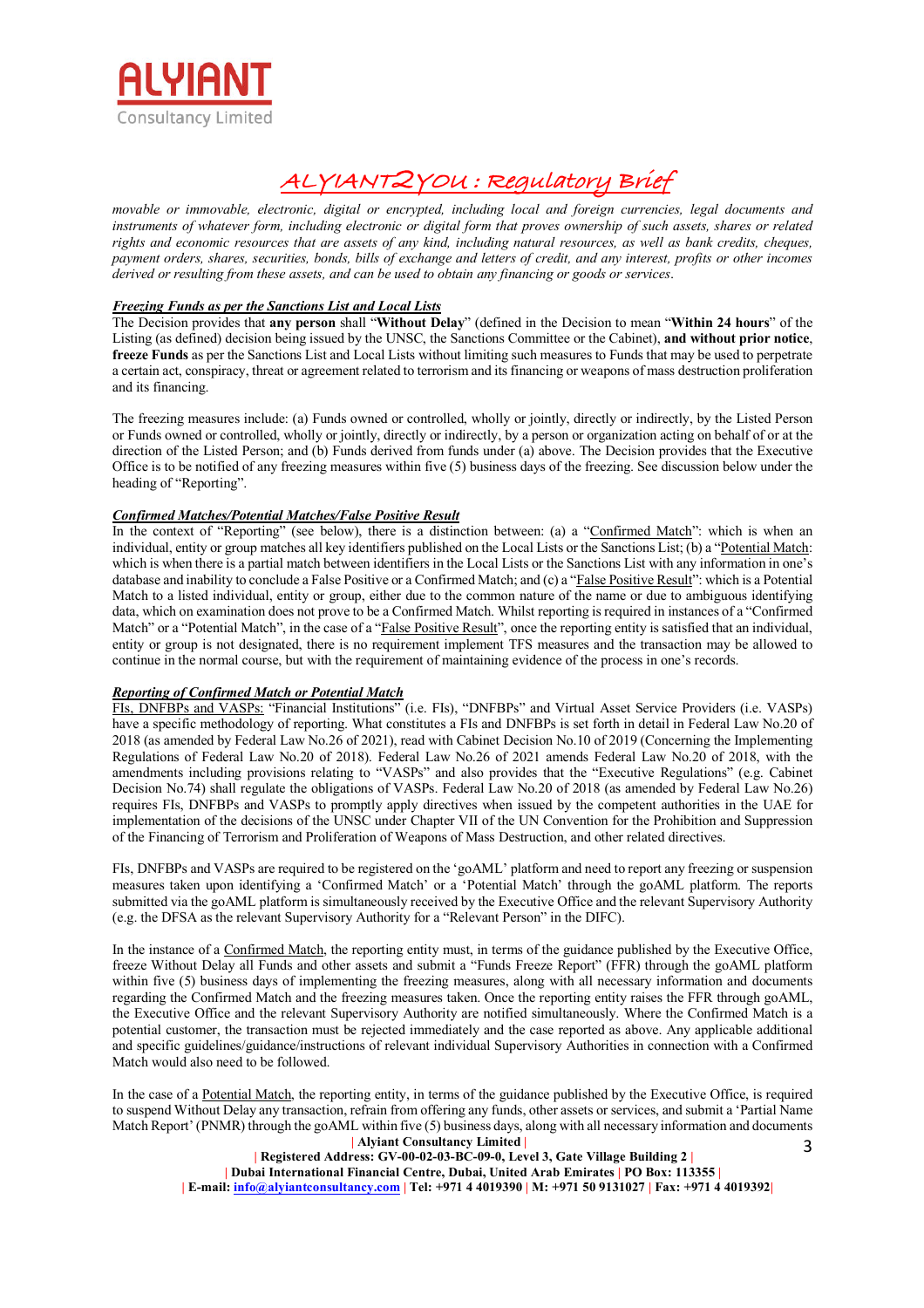

regarding the name match and maintain suspension measures related to the Potential Match until further instructions are received from the Executive Office. Once the reporting entity raises the PNMR through goAML, the Executive Office and the relevant Supervisory Authority are notified simultaneously. Any applicable additional and specific guidelines/guidance/instructions of relevant individual Supervisory Authorities in connection with a Potential Match would also need to be followed.

Other persons reporting TFS by Email: For non-goAML users, which are persons not falling within the scope of the definition of an FI, DNFB or VASP and therefore not obliged to register on the goAML platform, the reporting of any freezing measures or attempted transaction by a designated individual, entity, or group must be communicated by directly sending an email to the Executive Office at a prescribed email address provided by the Executive Office within the time periods specified above for Confirmed Matches and Potential Matches. The email must include information on the full name of the Confirmed Match or Potential Match, and the value of the Funds or other assets frozen or suspended.

# *Reporting Suspicious Transaction Reports (STRs)/Suspicious Activity Reports (SARs)*

Any suspicious transactions or activities that do not include a Confirmed Match or a Potential Match to the Local List or the Sanctions List should be reported-by FIs, DNFBPs and VASPs to the Financial Intelligence Unit (FIU) of the UAE by raising a STR or SAR (as the case maybe) through the goAML platform, or by any other means approved by the FIU.

# *Additional Obligations of FIs, DNFBPs and VASPs*

FIs, DNFBPs and VASPs are subject to additional obligations, which under the Decision include: (i) registration on the website of the Office (i.e. the Executive Office) to receive notifications related to new listing, re-listing, updating or uploading the lists issued by the UNSC (e.g. UNSC Consolidated List), the Sanctions Committee or the Cabinet; (ii) regularly screening their databases and transactions against names on lists issued by the UNSC, the Sanctions Committee or the Local Lists and also immediately when notified of any changes to any of such lists, provided that such screening includes the following: (a) search of customer bases; (b) searching the names of parties to any transaction; (c) searching for the names of potential customers; (d) searching for the names of beneficial owners; (e) searching for the names of persons and organizations with which they have a direct or indirect relationship; (f) continuously searching their customer databases before concluding any transaction. or entering into a serious business relationship with any person to ensure that their name is not listed on the Sanctions List or the Local Lists. As discussed above, FIs, DNFBPs and VASPs are required to implement freezing measures, without delay, and without prior notice to the Listed Person (i.e. the person or organization listed by the UNSC on the Sanctions List, or listed by the Cabinet on the Local Lists, immediately when a match is found through the screening process referred to above. Regarding (i) above on registration on the website of the Office (i.e. the Executive Office), persons which are not FIs, DNFBPs or VASPs, would need to register on the website of the Office to receive notifications relating to new listings, re-listings, updates or uploading of the lists referred to.

FIs, DNFBPs and VASPs are in terms of the Decision also required: (a) to establish and effectively implement internal controls and procedures to ensure compliance with the obligations arising under the Decision; (b) establish and implement policies and procedures that prohibit staff from, directly or indirectly, informing the customer or any third party that freezing or Other Measures shall be implemented in accordance with the provisions of the Decision; and (c) cooperate with the Office and the Supervisory Authority in verifying the accuracy of submitted information. The "Other Measures" referred to are defined in the Decision as: "Sanction measures other than freezing that must be enforced, and which may be included in Relevant UNSCRs or Cabinet decisions regarding the issuance of Local Lists, such as prohibitions relating to travel, weapons, imports, or provisions of fuel supplies.".

FIs, DNFBPs and VASPs are required to immediately notify the Supervisory Authority in several circumstances set out in the Decision: (a) identification of funds and actions that have been taken as per the requirements of Relevant UNSCRs (defined in the Decision as: "All current and future UN Security Council resolutions relating to the suppression and combatting of terrorism, terrorist financing and proliferation of weapons of mass destruction and its financing, including but not limited to…." (with the definition also referring to specific resolutions)) or decisions of the Cabinet regarding the issuance of Local Lists, including attempted transactions; (b) detection of any match with listed persons or entities, details of the match data and actions that have been taken as per the requirements of Relevant UNSCRs and Local Lists, including attempted transactions; (c) if it was found that a previous customer or any occasional customer it dealt with, is listed on the Sanctions List or the Local Lists; (d) if it suspects that one of its current or former customers, or a person it has a business relationship with is listed or has a direct or indirect relationship with the Listed Person; (e) no action has been taken due to a false positive, and the inability to dismiss such false positive through available or accessible information; (f) information relating to Funds that have been unfrozen. The requirement of reporting entities to submit FFRs and PNMRs via the goAML platform is part of the process for meeting the obligations to notify the Supervisory Authority.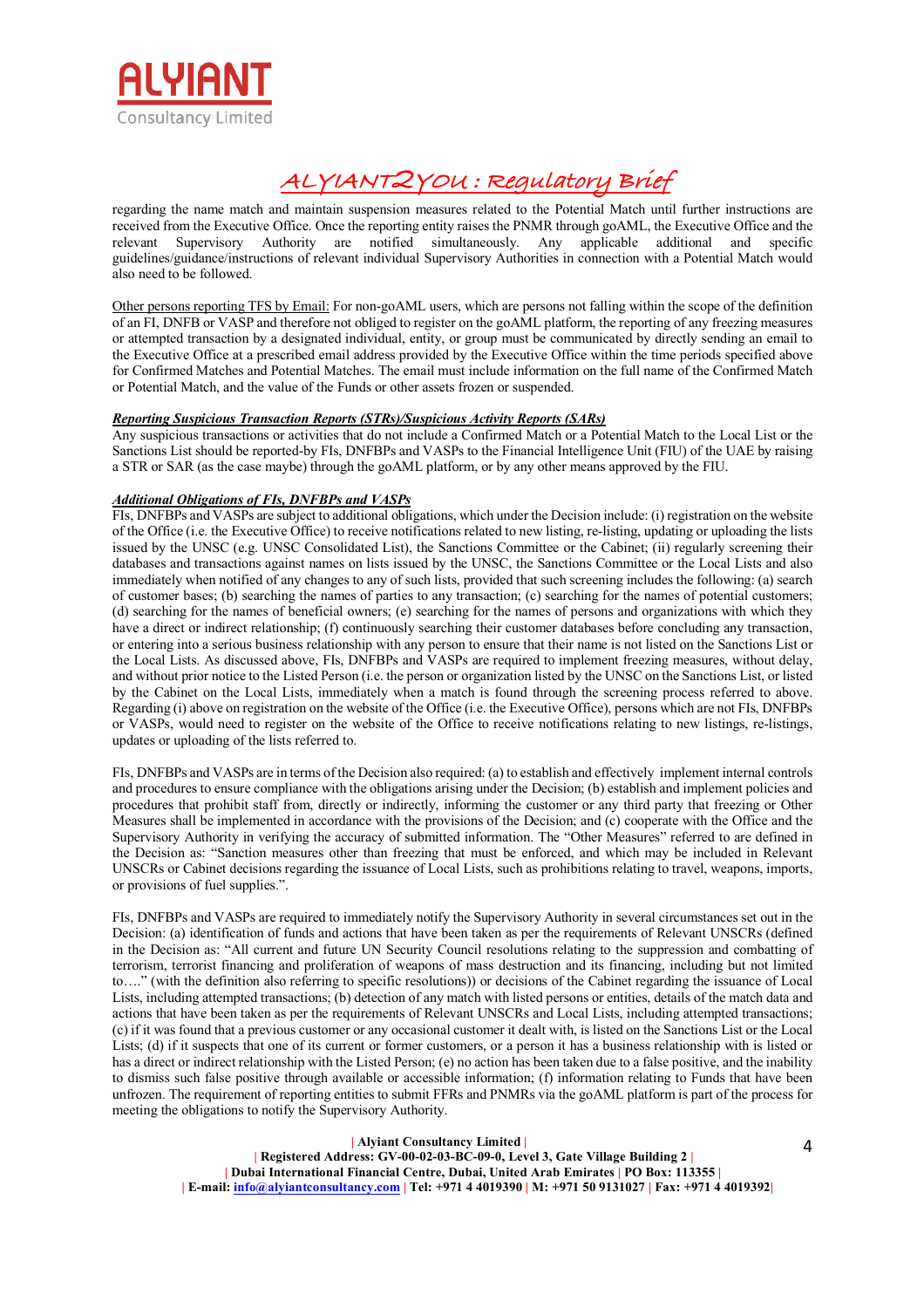

#### *Penalties and Administrative Sanctions*

In terms of Federal Law No. 20 of 2018 (as amended by Federal Law No. 26 of 2021), any person who violates the instructions issued by the Competent Authority in the UAE for the implementation of the directives of the UNSC under Chapter VII of the UN Convention for the Suppression of the Financing of Terrorism and Proliferation of Weapons of Mass Destruction and other related decisions" (i.e. Cabinet Decision No.74), will be liable for imprisonment of no less than one year and no more than seven (7) years, or a fine of no less than AED 50,000.00 (fifty thousand Dirhams) and no more than AED 5,000,000.00 (five million Dirhams).

In addition, under Federal Law No.20 of 2018 (as amended by Federal Law No.26 of 2021), the relevant Supervisory Authority is responsible for imposing the following administrative penalties on FIs, DNFBPs, VASPS and non-profit organizations in case they violate Federal Law No.20 of 2018 (as amended by Federal Law No. 26 of 2021) and its Executive Regulation or regulatory decisions in addition to any other related decisions (e.g. Cabinet Decision No74): (a) warning; (b) administrative fine of no less than AED 50,000.00 (fifty thousand Dirhams) and no more than AED 5,000,000.00 (five million Dirhams) for each violation; (c) banning the violator from working in the sector related to the violation for the period determined by the Supervisory Authority; (d) constraining the powers of the board members, supervisory and executive management members, managers or owners who are proven to be responsible for the violation, including the appointment of a temporary supervisor; (e) arresting managers, board members and supervisory and executive management members who are proven to be responsible for the violation for a period to be determined by the Supervisory Authority or request their removal; (f) arrest or restrict the activity or the profession for a period to be determined by the Supervisory Authority; (g) cancellation of license.

#### **AML Module**

In the DIFC, a "Relevant Person" is required to comply with the AML Module and the Decision. A "Relevant Person" covers: (a) an "Authorised Firm" other than a "Credit Rating Agency"; (b) an "Authorised Market Institution"; (c) a "DNFBP"; and (d) a "Registered Auditor", all as defined in applicable DIFC legislation.

The AML Module makes provision for relevant UN resolutions and sanctions and requires a Relevant Person to establish and maintain effective systems and controls to ensure that on an ongoing basis it is properly informed as to, and takes reasonable measures to comply with, relevant resolutions or sanctions issued by the UNSC. A Relevant Person is also required to immediately notify the DFSA upon becoming aware that it is: (a) carrying on or about to carry on an activity; (b) holding or about to hold money or other assets; or (c) undertaking or about to undertake any other business whether or not arising from or in connection with (a) or (b); for or on behalf of a person, where such carrying on, holding or undertaking constitutes or may constitute a contravention of a relevant sanction or resolution issued by the UNSC.

A Relevant Person is required to establish and maintain systems and controls to ensure that on an ongoing basis, it is properly informed as to, and takes reasonable measures (specified in the AML Module) to comply with, any findings, recommendations, guidance, directives, resolutions, sanctions, notices or other conclusions issued by: (a) the government of the UAE or any government departments in the UAE; (b) the Central Bank of the UAE or the FIU; (c) FATF; (d) UAE enforcement agencies; and (e) the DFSA, concerning: (a) arrangements for preventing money laundering, terrorist financing or the financing of weapons of mass destruction in a particular country or jurisdiction, including any assessment of material deficiency against relevant countries in adopting international standards; and (b) the names of persons, groups, organizations or entities or any other body where suspicion of money laundering or terrorist financing or the financing of weapons of mass destruction exists.

A Relevant Person is required to immediately notify the DFSA in writing if it becomes aware of non-compliance by a person with a finding and provide the DFSA with sufficient details of the person concerned and the nature of the non-compliance. This is in addition to other specified notification obligations of a Relevant Person to the DFSA under the AML Module. The AML Module requires ongoing sanctions screening by a Relevant Person, which should review its customers, transactions and records databases for any names appearing in resolutions or sanctions issued by the UNSC – e.g. the UNSC Consolidated List. A Relevant Person is also expected to take steps in acquiring relevant information from various available sources, such as, for example, from the consolidated list of financial sanctions of the UAE Cabinet (e.g. the Local Lists), the European Union Office, HM Treasury (United Kingdom) lists, and the Office of Foreign Assets Control of the US Department of the Treasury. Sanctions frameworks of the EU, the UK and the US are briefly discussed below.

## **EU Restrictive Measures (Sanctions) framework**

Known as restrictive measures, sanctions are a tool in the EU's Common Foreign and Security Policy (CFSP). Decisions on the adoption, renewal, or lifting of sanctions regimes are taken by the Council of the European Union ("Council"), on the basis of proposals from the High Representative of the Union for Foreign Affairs and Security Policy. The European Commission, together with the High Representative, give effect to these decisions into EU law through joint proposals for Council

#### **| Alyiant Consultancy Limited |**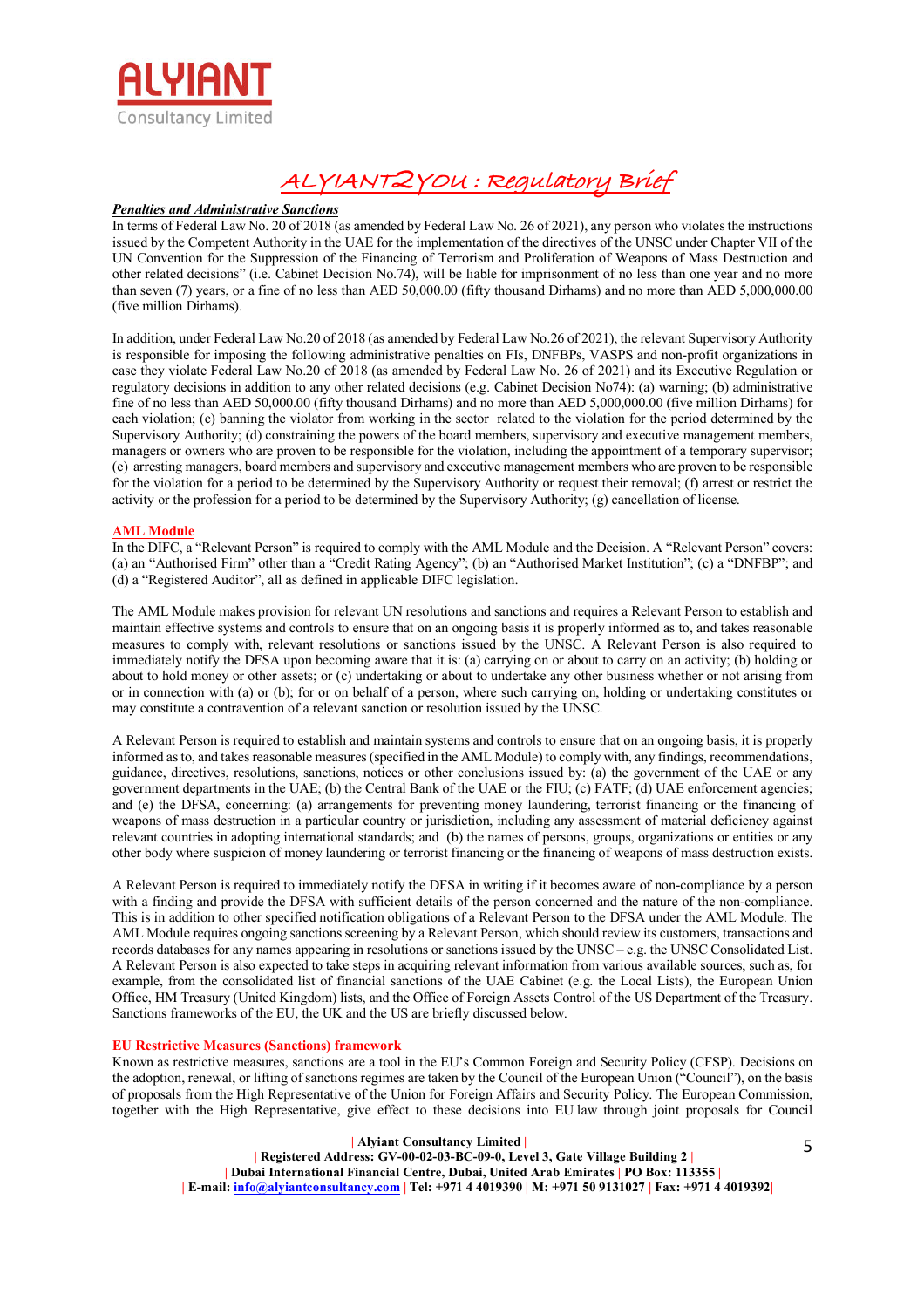

regulations, also adopted by the Council. In addition, the European Commission has an essential role in overseeing sanctions implementation by member states of the EU.

In essence, there are three types of sanctions regimes in place in the EU: (a) there are sanctions imposed by the UN which the EU transposes into EU law; (b) the EU may reinforce UN sanctions by applying stricter and additional measures; and (c) the EU may impose fully autonomous sanctions regimes. There are over 30 different sanctions regimes in place in the above categories. The EU has also adopted sanctions regimes targeting terrorism, human rights violations and abuses, cyber-attacks, proliferation and the use of chemical weapons. The types of sanctions include freezes of assets and funds, travel bans, economic and financial measures (e.g. import and export restrictions, restrictions on banking services) or arms embargoes on military goods included in the EU's common military list. Sanctions imposed by the EU may target governments of third countries or non-state entities (e.g. companies) and individuals. The European Commission's Directorate General for Financial Stability, Financial Services and Capital Markets (DG FISMA) manages and updates the consolidated list of persons, groups and entities, subject to EU financial sanctions (i.e. the "European Union Consolidated Financial List").

Generally, EU sanctions apply within the jurisdiction of the EU. Depending on the specific restrictive measures, they apply to EU nationals in any location; to companies and organisations incorporated under the laws of a member state (including branches of EU companies in third countries); and to persons located in the EU or doing business in the EU. Each package of restrictive measures needs to be looked at for specific application and its conditions.

Examples of recent restrictive measures imposed by the EU have been on and in connection with the Russian Federation, in response to the escalation of the crisis in Ukraine since February 2022 and include the following five packages of restrictive measures:

(i) 23 February 2022-First package: The restrictive measures targeting Russia include those reflected in: Council Regulation (EU) 2022/259 of 23 February 2022; Council Implementing Regulation (EU) 2022/260 of 23 February 2022; Council Implementing Regulation (EU) 2022/261 of 23 February 2022; Council Regulation (EU) 2022/262 of 23 February 2022; Council Regulation (EU) 2022/263 of 23 February 2022; Council Decision (CFSP) 2022/264 of 23 February 2022; Council Decision (CFSP) 2022/265 of 23 February 2022; Council Decision (CFSP) 2022/266 of 23 February 2022; and Council Decision (CFSP) 2022/267 of 23 February 2022. The restrictive measures broadly include: (a) restrictions on the ability of the Russia state, its government and Central Bank to access the EUs capital and financial markets and services; (b) restrictions on economic relations with the non-government controlled areas of Donetsk and Luhansk oblasts of Ukraine; and (c) targeted sanctions against specified individuals and entities. Fuller and complete details are contained in the above referred documents.

(ii) 25 February 2022-Second package: The restrictive measures targeting Russia include those reflected in: Council Decision (CFSP) 2022/327 of 25 February 2022; Council Regulation (EU) 2022/328 of 25 February 2022; Council Decision (CFSP) 2022/329 of 25 February 2022; Council Regulation (EU) 2022/330 of 25 February 2022; Council Decision (CFSP) 2022/331 of 25 February 2022; Council Implementing Regulation (EU) 2022/332 of 25 February 2022; and Council Decision (EU) 2022/333 of 25 February 2022. The restrictive measures broadly include the following targets: (a) the financial sector; (b) the energy sector; (c) the transport sector; (d) the technology sector; (e) visa policy; and (f) new sanctions on additional specified individuals and entities. Fuller and complete details are contained in the above referred documents.

(iii) 28 February 2022-Third package: The restrictive measures targeting Russia include those reflected in: Council Regulation (EU) 2022/334 of 28 February 2022; Council Decision (CFSP) 2022/335 of 28 February 2022; Council Implementing Regulation (EU) 2022/336 of 28 February 2022; Council Decision (CFSP) 2022/337 of 28 February 2022; Council Decision (CFSP) 2022/338 of 28 February 2022; and Council Decision (CFSP) 2022/339 of 28 February 2022. The restrictive measures broadly include: (a) a prohibition on transactions with the Russian Central Bank or any legal person, entity or body acting on behalf of or at the direction of the Russian Central Bank; (b) EU member states denying permission to land in, take off from or overfly their territories to any aircraft operated by Russian air carriers; and (c) new sanctions on additional specified individuals and one entity. Fuller and complete details are contained in the above referred documents.

(iv) 2 March 2022 – also part of the Third package: The restrictive measures targeting Russia include those reflected in: Council Regulation (EU) 2022/345 of 1 March 2022; Council Decision (CFSP) 2022/346 of 1 March 2022; Council Regulation (EU) 2022/350 of 1 March 2022; and Council Decision (CFSP) 2022/351 of 1 March 2022; Council Implementing Regulation (EU) 2022/353 of 2 March 2022; and Council Decision (CFSP) 2022/354 of 2 March 2022. The restrictive measures broadly include: (a) prohibition of SWIFT services to several Russian banks and specified types of other legal persons; (b) prohibitions to investing, participating or otherwise contributing to future projects co-financed by the Russian Direct Investment Fund; (c) prohibitions to sell, supply, transfer or export euro-denominated banknotes to Russia or any natural or legal person, entity or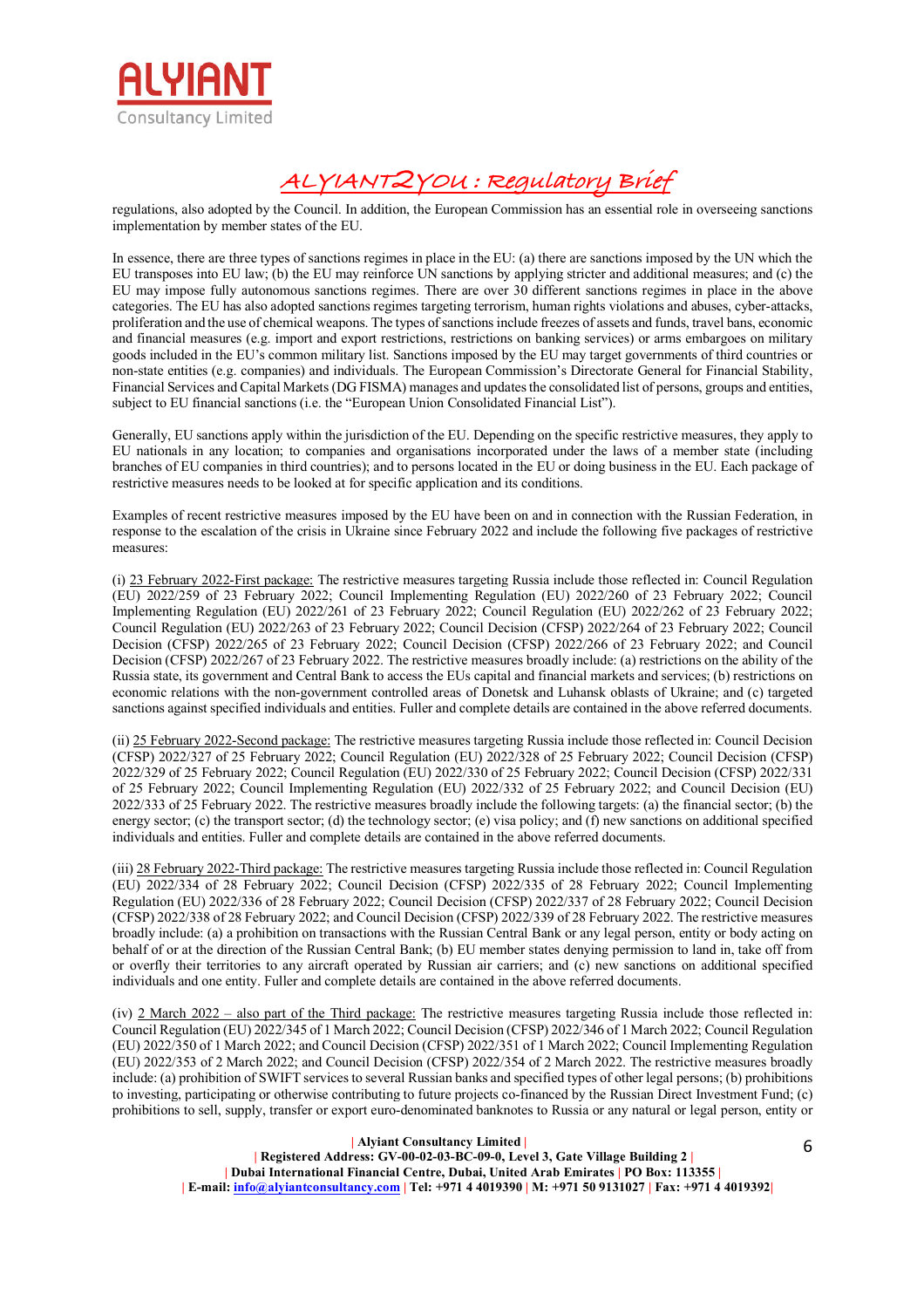

body in Russia; (d) suspension of the broadcast activities in the EU of Russia Today and Sputnik; and (e) new sanctions against additional specified individuals. Fuller and complete details are contained in the above referred documents.

(v) 9 March 2022: The EU adopted several restrictive measures targeting Russia and Belarus, which include those reflected in: Council Regulation (EU) 2022/394 of 9 March 2022; Council Decision (CFSP) 2022/395 of 9 March 2022; Council Implementing Regulation (EU) 2022/396 of 9 March 2022; Council Decision (CFSP) 2022/397 of 2 March 2022; Council Regulation (EU) 2022/398 of 9 March 2022; and Council Decision (CFSP) 2022/399 of 9 March 2022. The restrictive measures broadly include: (a) restrictions on the provision of SWIFT services to several Belarus banks and specified types of other legal persons; (b) prohibiting transactions with the Central Bank of Belarus; (c) prohibiting the listing and provision of services in relation to shares of Belarusian state-owned entities on EU trading venues; (d) significantly limiting the financial inflows from Belarus to the EU; (e) prohibiting the provision of euro-denominated banknotes to Belarus; (f) restrictive measures with regard to the export of maritime navigation goods and radio communication technology to Russia; and (g) new sanctions on additional specified individuals. Fuller and complete details are contained in the above referred documents.

(vi) 15 March 2022-Fourth package: The restrictive measures targeting Russia include those reflected in: Council Decision (CFSP) 2022/427 of 15 March 2022; Council Resolution (EU) 2022/428 of 15 March 2022; Council Decision (CFSP) 2022/429 of 15 March 2022; and Council decision (CFSP) 2022/430 of 15 March 2022. The restrictive measures broadly include: (a) a prohibition on transactions with certain state-owned enterprises; (b) a prohibition to provide credit rating services as well as access to any subscription services in relation to credit rating activities to any Russian person or entity; (c) further trade restrictions concerning iron and steel, as well as luxury goods; (d) prohibitions on new investments in the Russian energy sector; and (e) new sanctions on additional specified individuals and entities. Fuller and complete details are contained in the above referred documents.

(vii) 8 April 2022 – Fifth package: The restrictive measures against Russia and Belarus include those reflected in: Council Regulation (EU) 2022/576 of 8 April 2022; Council Regulation (EU) 2022/577 of 8 April 2022; Council Decision (CFSP) 2022/578 of 8 April 2022; Council Decision (CFSP) 2022/579 of 8 April 2022; Council Regulation (EU) 2022/580 of 8 April 2022; Council Implementing Regulation (EU) 2022/581 of 8 April 2022; and Council Decision (CFSP) 2022/582 of 8 April 2022. The restrictive measures broadly include: (a) a prohibition to purchase, import or transfer coal and other solid fossil fuels into the EU if they originate in Russia or are exported from Russia, as from August 2022; (b) a prohibition to provide access to EU ports to vessels registered under the flag of Russia, except with respect to certain specified products and purposes; (c) a ban on any Russian and Belarusian road transport preventing them from transporting goods by road within the EU, including in transit; (d) further export ban, targeting jet fuel and other goods such as quantum computers and advanced semiconductors, high-end electronics, software, sensitive machinery and transportation equipment; (e) imports bans on products such as wood, cement, fertilisers, seafood and liquor; (e) prohibition on deposits to crypto-wallets; (f) a general EU ban on participation of Russian companies in public procurement in EU member states; (g) the exclusion of financial support to Russian public bodies; (h) the sale of banknotes and transferable securities denominated in any official currencies of the EU member states to Russia and Belarus, or to any natural or legal person, entity or body in Russia and Belarus; and (i) new sanctions on additional specified individuals and entities. Fuller and complete details are contained in the above referred documents.

(viii) 21 April 2022 - EU sanctions two additional individuals: The restrictive measures are contained in: Council Implementing Regulation (EU) 2022/658 of 21 April 2022 and Council Decision (CFSP) 2022/660 of 21 April 2022. Fuller and complete details are contained in the above referred documents.

## **UK Sanctions Framework**

The UK implements a range of sanctions regimes through regulations made under the Sanctions and Money Laundering Act 2018 (the "Sanctions Act"). The Office of Financial Sanctions Implementation (OFSI) which is part of HM Treasury helps to ensure that financial sanctions are properly understood, implemented and enforced in the UK. The Sanctions Act provides the main legal basis for the UK to impose, update and lift sanctions. The UK may impose the following types of sanctions measures: (i) trade sanctions, including arms embargoes and other trade restrictions, (ii) financial sanctions, including asset freezes, (iii) travel bans, and (iv) aircraft and shipping sanctions, including de-registering or controlling the movement of aircraft and ships. Some sanctions measures (such as asset freezes and travel bans) apply only to persons or ships which have been designated or specified by the UK Government.

At present, the UK has in place nine thematic sanctions regimes (relating to a particular issue) and twenty-nine geographic sanctions regimes (relating to a particular country or region). OFSI also provides a consolidated list of persons and organisations under financial sanctions (i.e. the "Consolidated List of Financial Sanctions Targets in the UK").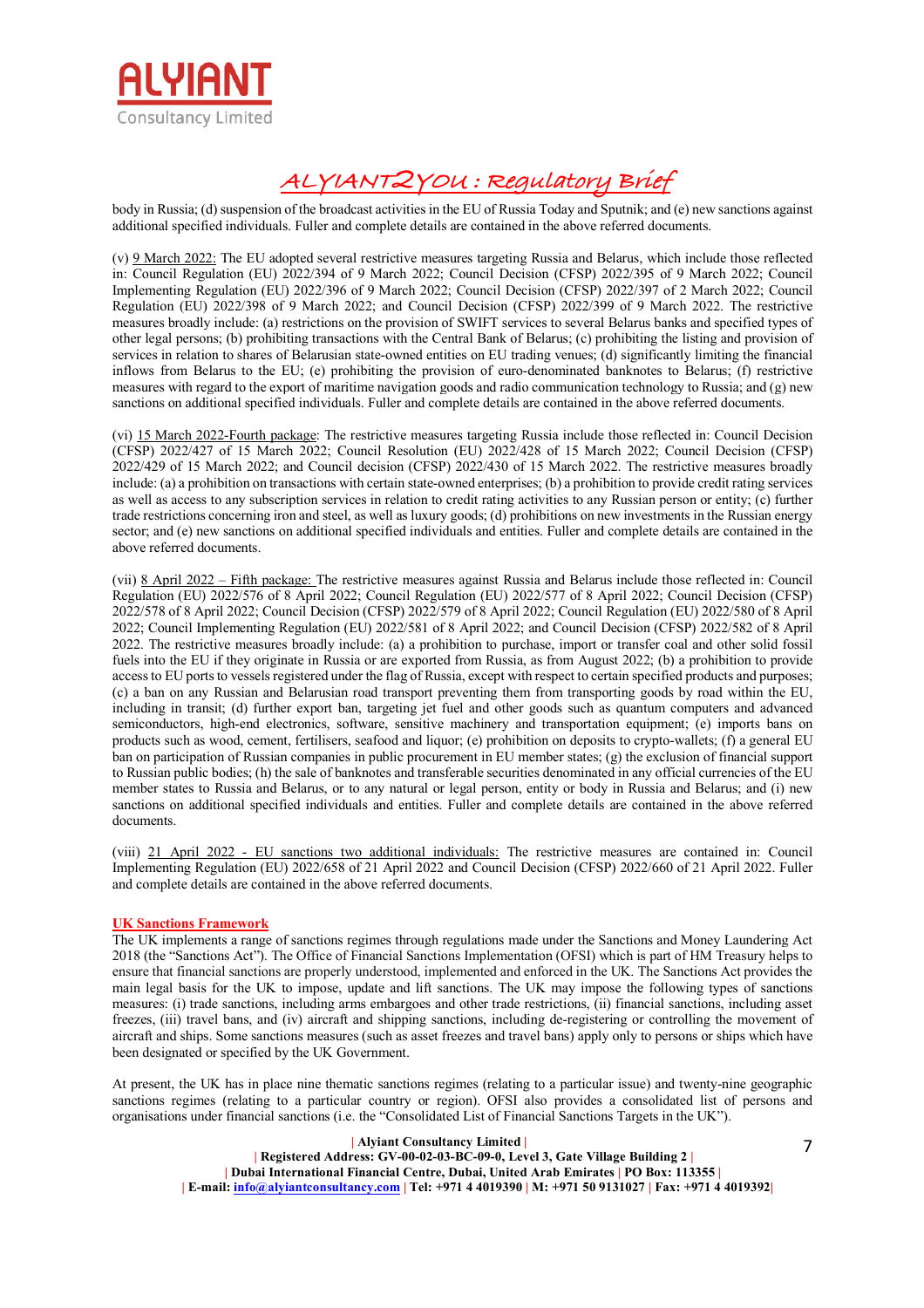

Generally, the UK sanctions Regulations made under the Sanctions Act apply to the whole of the UK, including in Northern Ireland. Depending on the specific sanctions, the prohibitions and requirements in the Regulations apply to conduct by UK persons and includes anyone in the UK (including its territorial waters), UK nationals, bodies incorporated or constituted under the laws of any part of the UK. In addition, UK sanctions measures are given effect in the British Overseas Territories and Crown Dependencies. Each sanction program needs to be looked at for its specific application to whom it applies to and its conditions.

Recent examples of UK sanctions are on and in connection with the Russian Federation in response to the escalation of the crisis in Ukraine since February 2022 and include the following:

(i) the Russia (Sanctions) (EU Exit) (Amendment) (No.2) Regulations 2022, which came in to force on 1 March 2022 and include provisions covering: (a) the addition of new financial sanctions to the Russia (Sanctions) (EU Exit) Regulations 2019 ("2019 Regulations"). Existing restrictions on dealing with certain financial instruments and providing loans and credit are amended to extend the sanctions prohibitions to a broader range of transferable securities and money market instruments; and loans and credit. Further restrictions on correspondent banking relationships and processing of sterling payments have also been introduced, with the amendments also introducing a power to designate persons for the purposes of that provision. Fuller and complete details are contained in the above referred document.

(ii) the Russia (Sanctions) (EU Exit) (Amendment) (No.3) Regulations 2022, which came in to force on 1 March 2022 and include provisions covering: (a) prohibitions on the export, supply and delivery and making available of military goods are extended to include dual-use goods and critical-industry goods; (b) prohibitions on the making available and transfer of military technology being extended to include dual-use technology and critical-industry technology; and (c) related prohibitions on the provision of technical assistance, financial services, funds and brokering services are also extended in relation to dual-use goods and technology and critical industry goods and technology. Fuller and complete details are contained in the above referred document.

(iii) the Russia (Sanctions) (EU Exit) (Amendment) (No.4) Regulations 2022, which came in to force on 1 March 2022 and include provisions covering new shipping sanctions measures in relation to Russia. Fuller and complete details are contained in the above referred document.

(iv) the Russia (Sanctions) (EU Exit) (Amendment) (No.5) Regulations 2022, which came in to force on 1 March 2022 and include provisions for adding new financial sanctions to the 2019 Regulations, with the amendments inserting a restriction on the provision of financial services for the purposes of foreign exchange reserve and asset management involving the Central Bank of the Russian Federation, the National Wealth Fund of the Russian Federation, the Ministry of Finance of the Russian Federation, or persons owned or controlled by, or acting on behalf of, or at the direction of, the same. Fuller and complete details are contained in the above referred document.

(v) the Russia (Sanctions) (EU Exit) (Amendment) (No.6) Regulations 2022, which came in to force on 8 March 2022 and include provisions for new aviation and trade sanctions measures in relation to Russia. Fuller and complete details are contained in the above referred document.

(vi) the Russia (Sanctions) (EU Exit) (Amendment) (No.7) Regulations 2022, which came in to force on 30 March 2022 and include provisions for extension to the certain existing finance, shipping and trade sanctions. Fuller and complete details are contained in the above referred document.

(vii) the Russia (Sanctions) (EU Exit) (Amendment) (No.8) Regulations 2022, which came in to force on 14 April 2022 and include provisions for amending the 2019 Regulations on trade and inserting new restrictions in relation to trade in oil refining goods and technology; luxury goods; and iron and steel goods. Fuller and complete details are contained in the above referred document.

Persons who are designated under the 2019 Regulations (as amended) are included in the published "UK Sanctions List".

## **US Sanctions Framework**

 **| Alyiant Consultancy Limited |**  The Office of Foreign Assets Control ("OFAC") is a department of the US Department of the Treasury that administers and enforces economic and trade sanctions. There are at present approximately thirty-seven active sanctions programs administered by OFAC. Some programs are comprehensive in nature and include broad-based trade sanctions to block a government, while others target specific individuals and entities. Others maybe non-comprehensive programs, in which there may be broad

 **| Registered Address: GV-00-02-03-BC-09-0, Level 3, Gate Village Building 2 | | Dubai International Financial Centre, Dubai, United Arab Emirates | PO Box: 113355 | | E-mail: info@alyiantconsultancy.com | Tel: +971 4 4019390 | M: +971 50 9131027 | Fax: +971 4 4019392|** 8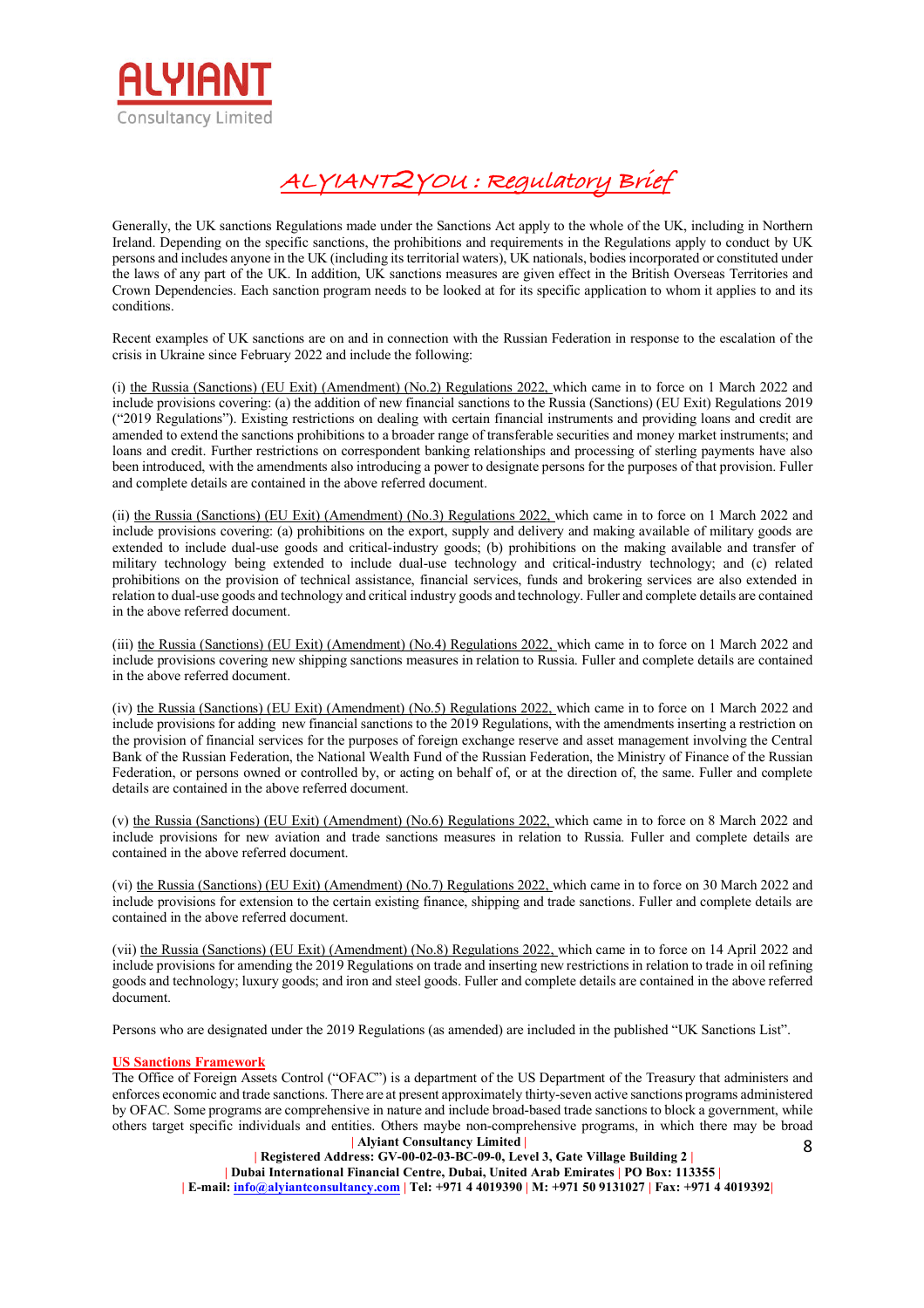

prohibitions on dealings with countries and also against specific named individuals and entities. The names are incorporated into OFAC's list of "Specially Designated Nationals and Blocked Persons List (SDN List)". Note that persons whose property and interests in property are blocked pursuant to an Executive order or regulations administered by OFAC (blocked persons) – e.g. the SDN List, are considered to have an interest in all property and interests in property of an entity in which such blocked persons own, whether individually or in the aggregate, directly or indirectly, a 50 percent or greater interest. Consequently, any entity owned in the aggregate, directly or indirectly, 50 percent or more by one or more blocked persons is itself considered to be a blocked person. The property and interests in property of such an entity are blocked regardless of whether the entity itself is listed in the annex to an Executive order or otherwise placed on OFAC's SDN List.

In addition, OFAC maintains other sanctions lists that may have different prohibitions associated with them, including the following two: "Non-SDN Menu-Based Sanctions List (NS-MBS List)" and the "List of Foreign Financial Institutions Subject to Correspondent Account or Payable-Through Account Sanctions (CAPTA List)". The NS-MBS List identifies persons subject to certain sanctions, which are less than full blocking sanctions, and may include, among other things, non-blocking prohibitions on the provision of certain goods or services and blocking prohibitions, subject to a statutory exception for the importation of goods. The NS-MBS List is distinct from the CAPTA List, which lists foreign financial institutions for which the opening or maintaining of a correspondent bank account or a payable-through account in the US is prohibited or subject to one or more strict conditions.

Generally, depending on the specific sanction program, US persons are prohibited from dealing with SDN's wherever they are located and all SDN assets are also blocked. US persons must comply with the OFAC regulations, including all US citizens and permanent resident aliens regardless of where they are located; all persons and entities within the United States; all US incorporated entities and their foreign branches. In the case of certain programs, foreign subsidiaries owned or controlled by US companies must also comply. Certain programs may also require foreign persons in possession of US origin goods to comply. Each sanction program needs to be looked at for its specific application to whom it applies to and its conditions.

Recent examples of US sanctions are on and in connection with the Russian Federation in response to the escalation of the crisis in Ukraine since February 2022. The sanctions include the following:

(i) On 21 February 2022, Executive Order 14065 ("E.O 14065") was issued titled "Blocking Property of Certain Persons and Prohibiting certain Transactions With Respect to Continued Russian Efforts To Undermine the Sovereignty and Territorial Integrity of Ukraine". E.O 14065, which amongst other things, prohibits US persons from any new investment in, imports from, or exportation, re-exportation, sale or supply to the so-called Donetsk Peoples Republic and the Luhansk Peoples Republic regimes of Ukraine (the "covered regions"). US persons are prohibited from otherwise facilitating any such transactions by foreign persons under the terms of E.O 14065, which also provides for blocking measures against persons operating in the covered regions. Fuller and complete details are contained in the above referred document.

(ii) On 22, 24 and 28 February 2022, Directives were issued by OFAC under Executive Order 14024 ("E.O 14024") of 15 April 2021 titled "Blocking Property With Respect To Specified Harmful Foreign Activities of the Government of the Russian Federation". The Directives are as follows:

(a) On 22 February 2022: OFAC issued Directive 1A of 22 February 2022 under E.O 14024 dealing with "Prohibitions Related to Certain Sovereign Debt of the Russian Federation", which amongst other matters, prohibits a US financial institution as of 1 March 2022 to participate in the secondary market for ruble and non-ruble denominated bonds issued after 1 March 2022 by the Central Bank of Russia, the Russian National Wealth Fund or the Russian Ministry of Finance. A listing entities also determined to be subject to the said Directive can be found on OFAC's NS-MBS List;

(b) On 24 February 2022: OFAC issued Directive 2 dated 24 February 2022 under E.O 14024 pertaining to "Prohibitions Related to Correspondent or Payable-Through Accounts and Processing of Transactions Involving Certain Foreign Financial Institutions". A listing of foreign financial institutions determined to also be subject to the prohibition of the said Directive, including the foreign financial institutions listed in Annex 1 to the said Directive are contained in OFAC's CAPTA List.

(c) On 24 February 2022: OFAC issued Directive 3 dated 24 February 2022 under E.O 14024 pertaining to "Prohibitions Related to New Debt and Equity of Certain Russia-related Entities". A further number of names were also added to OFAC's NS-MBS List. A listing of the entities determined to be subject to the prohibition of the Directive, including the entities listed in Annex 1 to the said Directive are contained in OFAC's NS-MBS List.

 **| Alyiant Consultancy Limited |**  (d) On 28 February 2022: OFAC issued Directive 4 dated 28 February 2022 under E.O 14024 in connection with "Prohibitions Related to Transactions Involving the Central Bank of the Russian Federation, the National Wealth Fund of the Russian